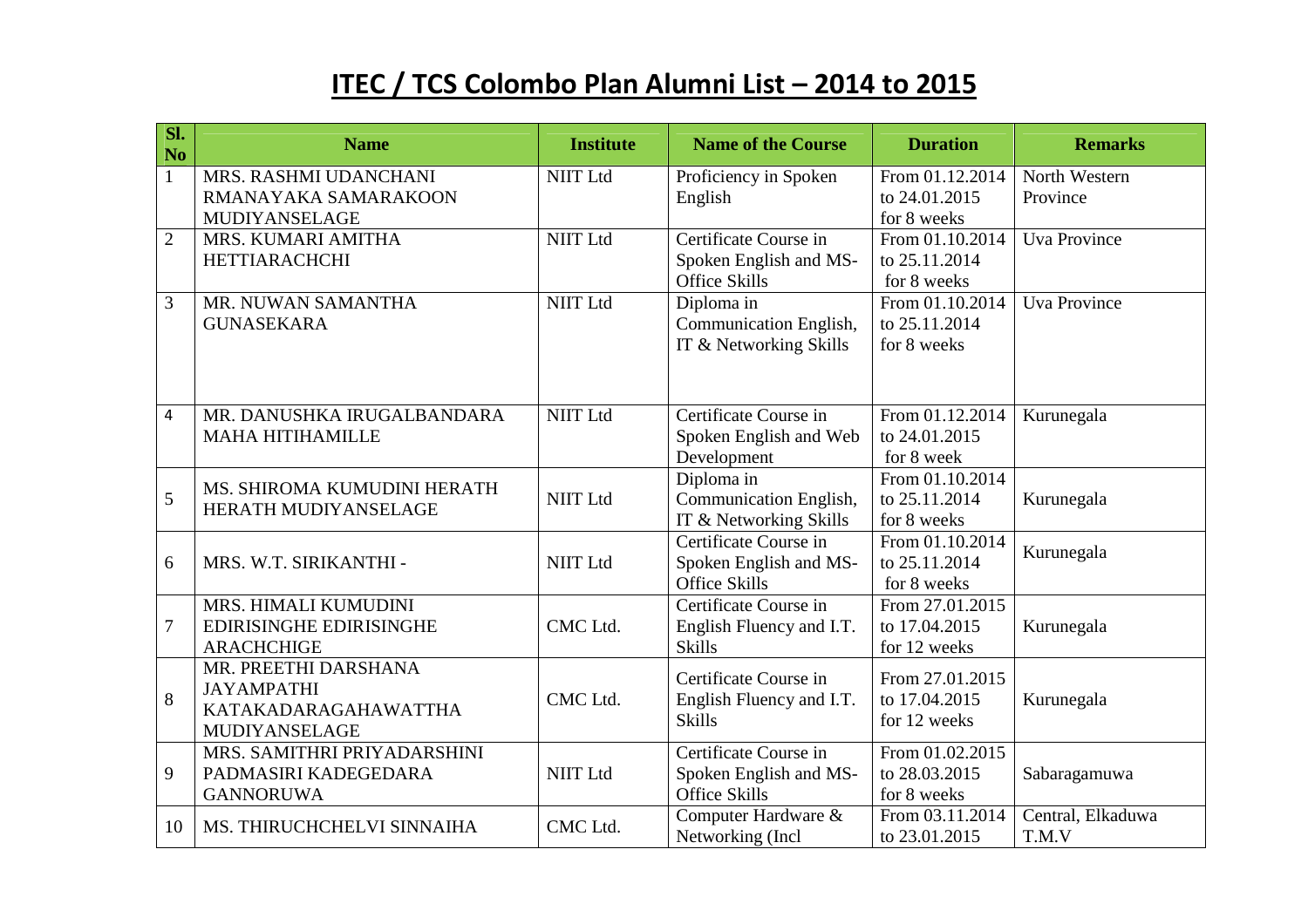|    |                                                                            |                                                                             | $A+, N+, CCNA, \overline{IT}$                                                                                       | for 12 weeks                                     |              |
|----|----------------------------------------------------------------------------|-----------------------------------------------------------------------------|---------------------------------------------------------------------------------------------------------------------|--------------------------------------------------|--------------|
|    |                                                                            |                                                                             | Security and Exposure                                                                                               |                                                  |              |
| 11 | MS. ANUSHA KUMARI UDAGEDARA<br>KURUPPU MUDIYANSELAGE                       | Institute of<br>Applied<br>Manpower<br>Research                             | To ITIL & Cloud Comp<br><b>International Training</b><br>Programme on Global<br><b>Human Resource</b><br>Management | From 07.11.2014<br>to 18.12.2014<br>for 6 weeks  | Uva          |
| 12 | MRS. SHASHIKALA<br>PERIMBANAYAGAM                                          | Institute of<br>Applied<br>Manpower<br>Research                             | <b>International Training</b><br>Programme in Manpower<br>Research                                                  | From 08.09.2014<br>to 29.10.2014<br>for 8 weeks  | Uva          |
| 13 | MR. JALIYA NISHANTHA PERERA<br>WICKRAMASINGHE ARACHCHILAGE                 | Shriram<br>Institute of<br><b>Business and</b><br>Information<br>Technology | Diploma Course for<br>proficiency in Spoken<br>English & Business<br>Communication                                  | From 12.09.2014<br>to 22.11.2014<br>for 10 weeks | Uva          |
| 14 | MRS. SANGEETHA SITHAMBARAM                                                 | CMC Ltd.                                                                    | Computer Hardware &<br>Networking (Incl<br>A+,N+,CCNA, IT<br>Security and Exposure<br>To ITIL & Cloud Comp          | From 03.11.2014<br>to 23.01.2015 for<br>12 weeks | Central      |
| 15 | MRS. SHOBHA JESMIN<br>RATHNASKEARA RAJAPAKSHA<br><b>ARACHCHILAGE</b>       | Institute of<br>Applied<br>Manpower<br>Research                             | <b>International Training</b><br>Programme on Global<br><b>Human Resource</b><br>Management                         | From 07.11.2014<br>to 18.12.2014<br>for 6 weeks  | Sabaragamuwa |
| 16 | MRS. LALITHA KUMUDINI<br>SAMARASINGHE SAMARASINGHE<br><b>PATHIRANAGE</b>   | <b>NIIT Ltd</b>                                                             | Diploma in<br>Communication English,<br>IT & Networking Skills                                                      | From 03.09.2014<br>to 27.11.2014 for<br>12 weeks | Uva          |
| 17 | MR. SENTHILNATHAN SINNAKANNU                                               | <b>NIIT Ltd</b>                                                             | Diploma in<br>Communication English,<br>IT & Networking Skills                                                      | From 03.09.2014<br>to 27.11.2014<br>for 12 weeks | Uva          |
| 18 | MRS. INDIKA KUMARI ABEYSINGHE<br><b>ABEYSINGHE HERATH</b><br>MUDIYANSELAGE | <b>NIIT Ltd</b>                                                             | Diploma in<br>Communication English,<br>IT & Networking Skills                                                      | From 01.10.2014<br>to 25.11.2014<br>for 8 weeks  | Kandy GA     |
| 19 | MR. WASANTHA JAYASINGHE<br>ABEYKOON MUDIYANSELAGE                          | <b>NIIT Ltd</b>                                                             | Certificate Course in<br>Spoken English and MS-                                                                     | From 01.10.2014<br>to 25.11.2014                 | Kandy GA     |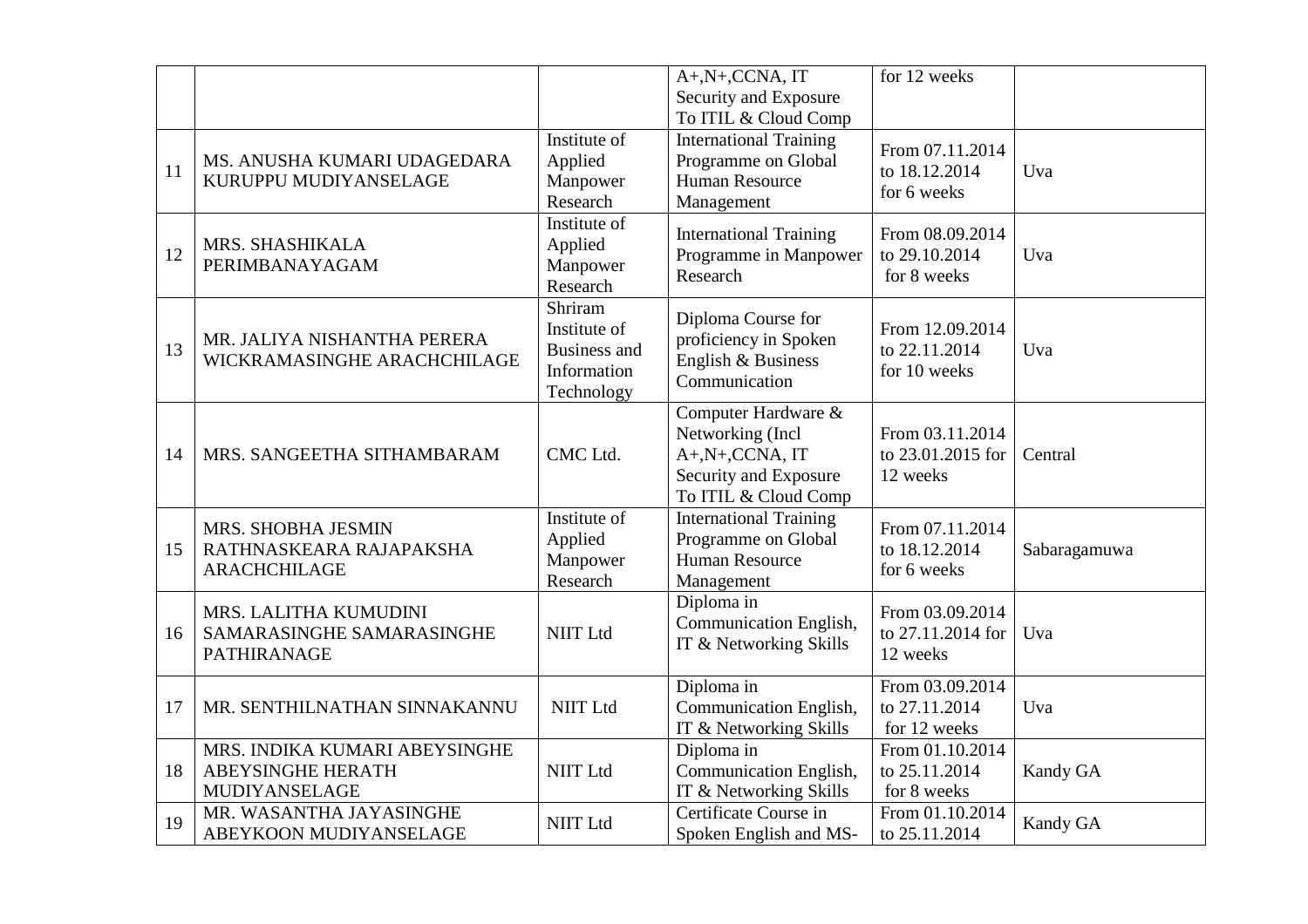|    |                                                               |                                                                   | <b>Office Skills</b>                                                            | for 8 weeks                                           |                  |
|----|---------------------------------------------------------------|-------------------------------------------------------------------|---------------------------------------------------------------------------------|-------------------------------------------------------|------------------|
| 20 | MR. S.T.A.D.JAGATH CRISHANTHA<br><b>KUMARA WIJESINGHE</b>     | Entrepreneursh<br>ip<br>Development<br>Institute of<br>India      | Entrepreneurship &<br><b>Small Business</b><br>Promotion                        | From 08-09-<br>2014 to 17-10-<br>2014<br>for 6 weeks  | Kurunegala       |
| 21 | MR. KUDA BADUGE NANDIKA<br>DINUSH JAYASOORIYA                 | English and<br>Foreign<br>Languages<br>University<br>$(EFL-U)$    | Progress to Proficiency –<br><b>Basic</b>                                       | From 12-09-<br>2014 to 04-12-<br>2014<br>for 12 weeks | Uva              |
| 22 | MR. SATHSARA WIJAYAKOON<br>WATARAKE JAYALATH<br>MUDIYANSELAGE | Centre for<br>Development<br>of Advanced<br>Computing,<br>(NOIDA) | Specialized Prgramme on<br>e-Governance<br>Application<br>Development           | From 28-07-<br>2014 to 17-10-<br>2014<br>for 12 weeks | Uva              |
| 23 | MR. KITHSIRI RANASINGHE<br><b>RANASINGHE ARACHCHIGE</b>       | V.V. Giri<br>National<br>Labour<br>Institute                      | <b>International Training</b><br>Programme on<br>Leadership Development         | From 13-10-<br>2014 to 31-10-<br>2014<br>for 3 weeks  | Uva              |
| 24 | MR. SANJEEWA MANOJ KUMARA<br>KUDAGAMAGE KUDAGAMAGE            | Aptech Ltd                                                        | Certificate of Proficiency<br>in Graphic & Web<br>Designing                     | From 16-10-<br>2014 to 07-01-<br>2015<br>for 12 weeks | Sabaragamuwa     |
| 24 | MRS. THUSHARI KUSUM KUMARI<br>SOMAPALA KUDA MANANNALAGE       | Aptech Ltd                                                        | Certificate of Proficiency<br>in English $&$ Business<br>Communication          | From 19-09-<br>2014 to 27-11-<br>2014<br>for 10 weeks | Sabaragamuwa     |
| 25 | MR. VINOD YASAS SAMARAJEEWA<br><b>EDIRISINGHE ARACHCHIGE</b>  | Aptech Ltd                                                        | Certificate of Proficiency<br>in English<br>Communication & Web<br>Designing    | From 16-10-<br>2014 to 20-01-<br>2015<br>for 14 weeks | Sabaragamuwa     |
| 26 | MR. ROSHAN LALINDRA MOLAGODA                                  | Central<br>Scientific<br>Instruments<br>Organization              | Management<br>Development Programme<br>on Operation,<br>Maintenance & Repair of | From 10-09-<br>2014 to 04-11-<br>2014<br>for 8 weeks  | Governor-Central |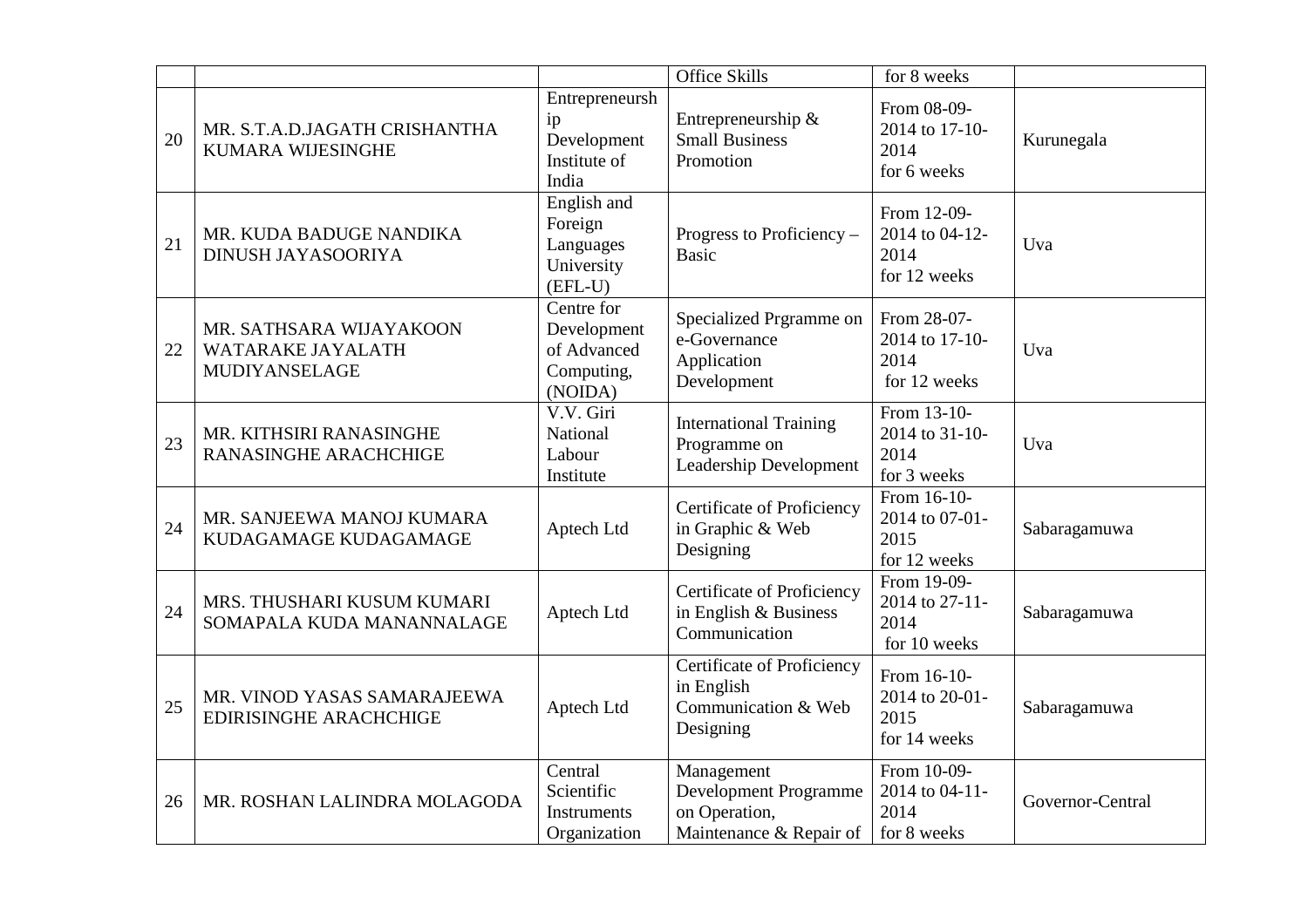|    |                                                                             |                                                                                              | <b>Biomedical Equipment</b>                                                                         |                                                       |                   |
|----|-----------------------------------------------------------------------------|----------------------------------------------------------------------------------------------|-----------------------------------------------------------------------------------------------------|-------------------------------------------------------|-------------------|
| 27 | MRS. LALITHA WIJAYANI<br>RATHNAYAKE PALUWATHTHE                             | Solar Energy<br>Centre<br>(MNRE) GOI                                                         | <b>International Training</b><br>Programme on Solar<br>Energy Technologies and<br>Applications      | 10-11-2014 to<br>28-11-2014<br>for 3 weeks            | Sabaragamuwa      |
| 28 | MRS. THUSHARI KANCHANA HIMALI<br><b>TENNEKOON</b>                           | Aptech Ltd                                                                                   | Certificate of Proficiency<br>in English & IT Skills                                                | From 14-01-<br>2015 to 24-03-<br>2015<br>for 10 weeks | Central           |
| 29 | MRS. SANJEEWA WAJIRANI<br>SENEVIRATHNA KUMARASINGHE                         | CMC Ltd.                                                                                     | Certificate Course in<br>English Fluency and I.T.<br><b>Skills</b>                                  | From 27-01-<br>2015 to 17-04-<br>2015<br>for 12 weeks | Central           |
| 30 | MR. SAMAN DESAPRIYA RAJAPAKSE<br>RAJAPAKSE WASALA<br><b>MUDIYANSELAGE</b>   | Aptech Ltd                                                                                   | Certificate of Proficiency<br>in Graphic & Web<br>Designing                                         | From 07-01-<br>2015 to 31-03-<br>2015<br>for 12 weeks | Central           |
| 31 | MR. JAYALAL SANJEEWA<br>SAMARASINGHE SAMARASINGHE                           | National<br>Institute of<br>Entrepreneursh<br>ip and Small<br><b>Business</b><br>Development | Entrepreneurship for<br><b>Small Business</b><br><b>Trainers/Promoters</b>                          | From 27-01-<br>2015 to 22-03-<br>2015<br>for 8 weeks  | Sabaragamuwa      |
| 32 | MR. WADANALU GEDARA PRASANNA<br><b>SUSAN RANATHUNGA</b>                     | Indian Institute<br>of Mass<br>Communicatio<br>$\mathbf n$                                   | Diploma Course in<br>Development Journalism<br>for Non-aligned and<br>other Developing<br>Countries | From 02-01-<br>2015 to 30-04-<br>2015<br>for 17 weeks | Central -Governor |
| 33 | MR. THIMIRA NAMAL HENNAYAKE<br>MUDIYANSELAGE                                | English and<br>Foreign<br>Languages<br>University<br>$(EFL-U)$                               | Progress to Proficiency -<br>Advanced                                                               | From 06-01-<br>2015 to 30-03-<br>2015<br>for 12 weeks | Uva               |
| 34 | MRS. DINIKA KUMARI KAVISEKARA<br>HEENATIKUMBURE KAVISEKARA<br>MUDIYANSELAGE | Aptech Ltd                                                                                   | Certificate of Proficiency<br>in English & IT Skills                                                | From 14-01-<br>2015 to 24-03-<br>2015                 | Kandy GA          |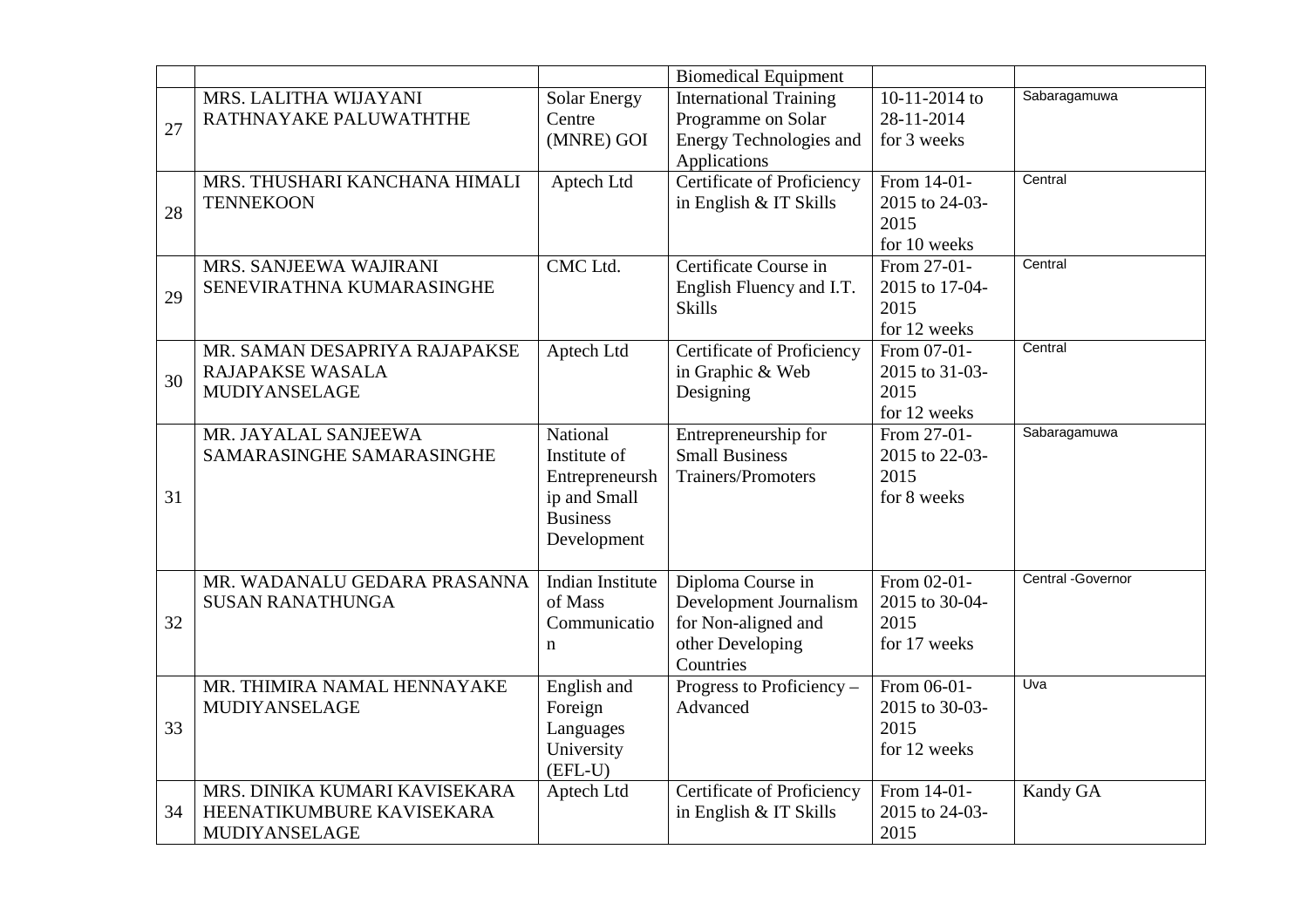|    |                               |                 |                              | for 10 weeks    |              |
|----|-------------------------------|-----------------|------------------------------|-----------------|--------------|
|    | MR. DON KINSLY DHARMAKEERTHI  | Aptech Ltd      | Certificate of Proficiency   | From 14-01-     | Central      |
|    | KODIKARA KODIKARA             |                 | in English & IT Skills       | 2015 to 24-03-  |              |
| 35 |                               |                 |                              | 2015            |              |
|    |                               |                 |                              | for 10 weeks    |              |
|    | MR. ANURUDDHA BANDARA IMI     | National        | Entrepreneurship for         | From 27-01-     | Sabaragamuwa |
|    | <b>HAMILLAGE</b>              | Institute of    | <b>Small Business</b>        | 2015 to 22-03-  |              |
|    |                               | Entrepreneursh  | <b>Trainers/Promoters</b>    | 2015            |              |
| 36 |                               | ip and Small    |                              | for 8 weeks     |              |
|    |                               | <b>Business</b> |                              |                 |              |
|    |                               | Development     |                              |                 |              |
|    | REV. SANGARATHANA             | <b>NIIT Ltd</b> | Certificate Course in        | From 01-02-     | Central      |
|    | <b>AMBALIYADDE</b>            |                 | From 01.02.2015 to           | 2015 to 28-03-  |              |
| 37 |                               |                 | 28.03.2015 for 8 weeks       | 2015            |              |
|    |                               |                 | Spoken English and MS-       | For 8 weeks     |              |
|    |                               |                 | <b>Office Skills</b>         |                 |              |
|    | REV. UPANANDA BULATHGAMA      | <b>NIIT Ltd</b> | Certificate Course in        | From 01-02-     | Central      |
|    |                               |                 | From 01.02.2015 to           | 2015 to 28-03-  |              |
|    |                               |                 | 28.03.2015 for 8 weeks       | 2015            |              |
| 38 |                               |                 | Spoken English and MS-       | For 8 weeks     |              |
|    |                               |                 | <b>Office Skills</b>         |                 |              |
|    |                               |                 |                              |                 |              |
|    | MRS. RAJIKA SANJEEVANI PEIRIS | CMC Ltd.        | Certificate Course in        | From 16.03.2015 | Central      |
| 39 |                               |                 | English Fluency and I.T.     | to 05.06.2015   |              |
|    |                               |                 | <b>Skills</b>                | for 12 weeks    |              |
|    | MISS. INOKA ANUSHANI WIJEKOON | Centre for      | <b>Specialized Programme</b> | From 16-02-     | Central      |
|    |                               | Development     | on Application               | 2015 to 08-05-  |              |
| 40 |                               | of Advanced     | Development using GIS        | 2015            |              |
|    |                               | Computing,      | & Remote Sensing             | for 12 weeks    |              |
|    |                               | (NOIDA          |                              |                 |              |
|    | MS. KALUHATH ANOMA            | National        | Entrepreneurship for         | From 27-01-     | Sabaragamuwa |
|    | PRIYADARSHANI DE ABREW        | Institute of    | <b>Small Business</b>        | 2015 to 22-03-  |              |
|    |                               | Entrepreneursh  | Trainers/Promoters           | 2015            |              |
| 41 |                               | ip and Small    |                              | for 8 weeks     |              |
|    |                               | <b>Business</b> |                              |                 |              |
|    |                               | Development     |                              |                 |              |
|    |                               |                 |                              |                 |              |